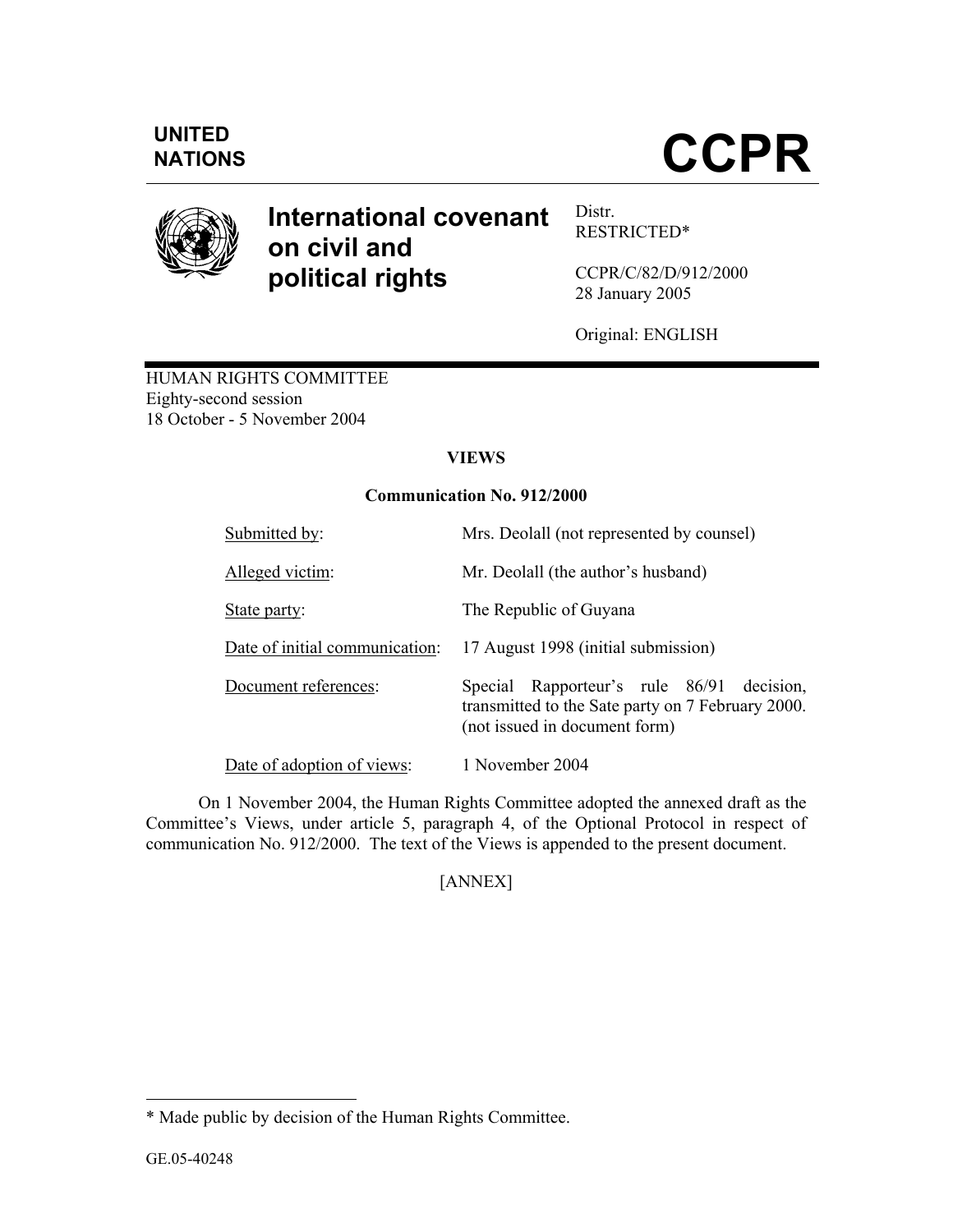#### **ANNEX**

Views of the Human Rights Committee under article 5, paragraph 4, of the Optional Protocol to the International Covenant on Civil and Political Rights

Eighty-second session

#### concerning

#### **Communication No. 912/2000\*\***

| Submitted by:                  | Mrs. Deolall (not represented by counsel) |
|--------------------------------|-------------------------------------------|
| Alleged victim:                | Mr. Deolall (the author's husband)        |
| State party:                   | The Republic of Guyana                    |
| Date of initial communication: | 17 August 1998 (initial submission)       |

The Human Rights Committee, established under article 28 of the International Covenant on Civil and Political Rights,

Meeting on 1 November 2004,

 Having concluded its consideration of communication No. 912/2000, submitted to the Human Rights Committee on behalf of Mr. Deolall, under the Optional Protocol to the International Covenant on Civil and Political Rights,

 Having taken into account all written information made available to it by the author of the communication, and the State party,

Adopts the following:

-

## **Views under article 5, paragraph 4, of the Optional Protocol**

1.1 The author of the communication, dated 17 August 1998, is Mrs. Deolall. She submits the communication on behalf of her husband, Mr. Deolall, currently imprisoned in Guyana under sentence of death<sup>1</sup>. They are both Guyanese citizens. She claims that her husband is a victim of human rights violations by Guyana. Although she does not invoke any specific articles of the Covenant, her communication appears to raise issues under articles 14, and 6 of the Covenant. The alleged victim is not represented by counsel.

<sup>\*\*</sup> The following members of the Committee participated in the examination of the present communication: Mr. Abdelfattah Amor, Mr. Nisuke Ando, Mr. Franco Depasquale, Mr. Maurice Glèlè Ahanhanzo, Mr. Walter Kälin, Mr. Ahmed Tawfik Khalil, Mr. Rajsoomer Lallah, Mr. Rafael Rivas Posada, Sir Nigel Rodley, Mr. Martin Scheinin, Mr. Ivan Shearer, Mr. Hipólito Solari-Yrigoyen, Ms. Ruth Wedgwood, Mr. Roman Wieruszewski and Mr. Maxwell Yalden.  $<sup>1</sup>$  The file contains no information on the place of detention.</sup>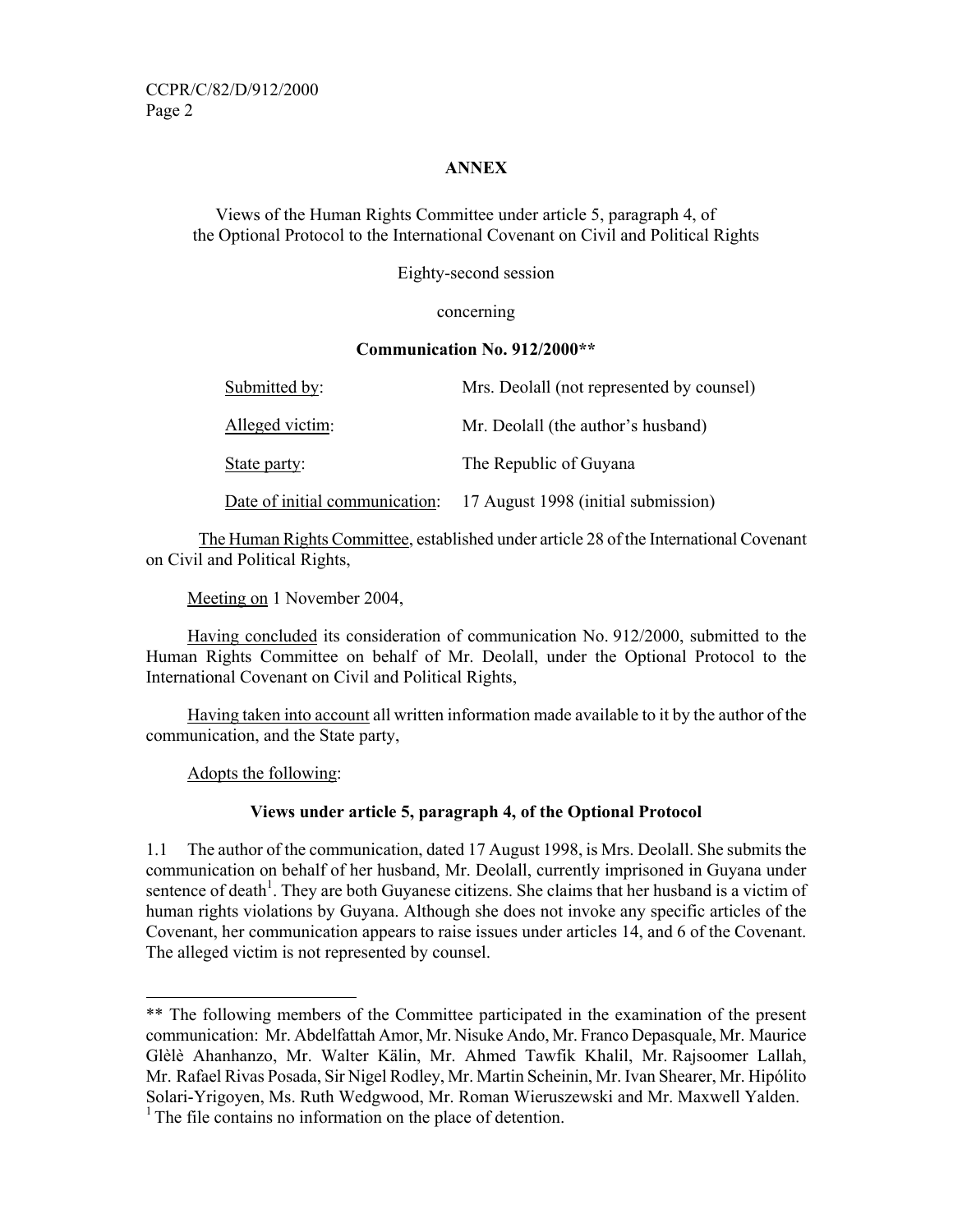In accordance with rule 86 of the Committee's Rules of Procedure, the Committee through its Special Rapporteur for New Communication, on 7 February 2000 requested the State party not to carry out the death sentence against Mr. Deolall, while his case is under consideration by the Committee. There has been no reply from the State party to this request.

### **The facts as submitted by the author**

2.1 Mr. Deolall was arrested on 26 October and charged with murder on 3 November 1993. On 22 November 1995, he was convicted of murder and sentenced to death in the Georgetown Criminal Assizes Court. He appealed to the High Court and subsequently to the Court of Appeal. The grounds of appeal to the Court of Appeal were that (a) the trial judge had erred in not putting the accused's defense adequately to the jury, and (b) that the trial judge had erroneously admitted inadmissible evidence, i.e. an alleged involuntary confession . The Court of Appeal dismissed his appeal and the Chief Justice confirmed the death sentence on 30 January 1997. With this it is submitted that all domestic remedies are exhausted. The author notes that Mr. Deolall has been on death row since November 1995, and that his sentence should have been commuted.

2.2 According to the author, Mr. Deolall was convicted on the basis of a single piece of evidence, namely the confession, which he is alleged to have signed after being subjected to illtreatment during the interrogation by police officers. Although the police record shows that Mr. Deolall had no marks of violence on his body, at the trial it was disclosed that he had such marks when he had been examined individually by three doctors. It appears from the trial transcript, submitted by the author, that Mr. Deolall was examined on 30 October 1993 and 8 November 1993. Dr. Persaud saw him on 30 October 1993, and in a medical report stated that the "examination revealed a small bruise on the lower level of the left alliae fosse region (lower region of the left side of the abdomen)". Dr. Maynard saw him on the same day and had a similar finding. Dr. Joshua Deen day saw him on 8 November 1993, and stated in his medical report that Mr. Deolall had "scratch marks on his back" and that in his view they were received between 27 October 1993 and 31 October 1993, i.e. prior to making the alleged statement.

2.3 According to the author "Mr. Deolall's brother who was a suspect for the same crime was shot by the police but he was never charged".

2.4 On 1 June 2004, the author provided new factual information on the circumstances of the trial and the conditions of detention.

## **The complaint**

3.1 The author claims that her husband was beaten and ill-treated by police officers during interrogations at the police station.

3.2 It is claimed that Mr. Deolall was innocent and that the trial against him was unfair.

3.3 The author claims that her husband was forced to sign a confession after being beaten by police officers, and that this confession was the only basis upon which he was convicted.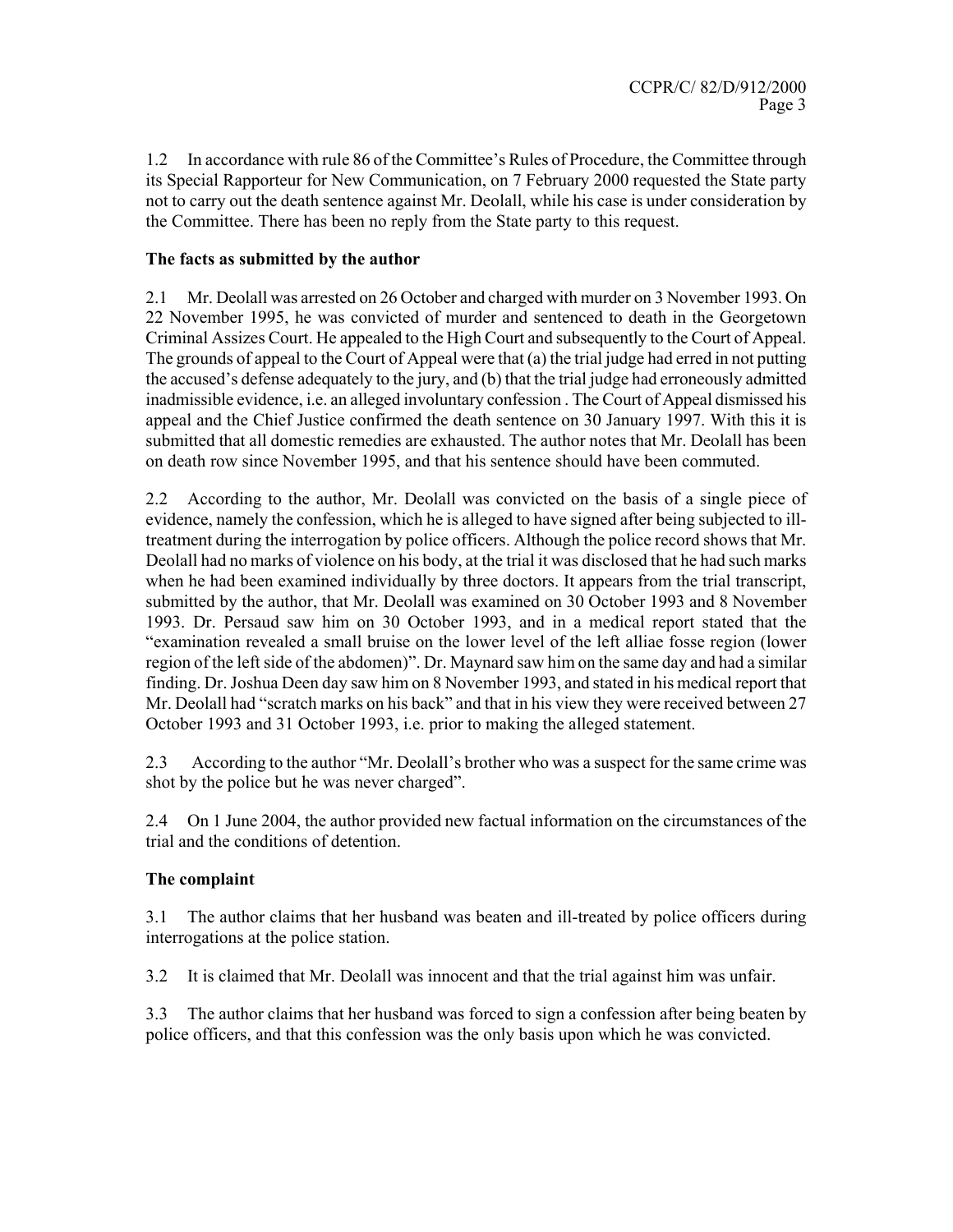CCPR/C/82/D/912/2000 Page 4

### **Issues and proceedings before the Committee**

#### **Consideration of admissibility**

4.1 On 7 February 2000, 28 February 2001, 24 July 2001, and 8 April 2004, and 9 August 2004, the State party was requested to submit to the Committee information on the admissibility and merits of the communication. The Committee notes that this information has still not been received. The Committee regrets the State party's failure to provide any information with regard to the admissibility or the substance of the author's claims. It recalls that it is implicit in article 4, paragraph 2, of the Optional Protocol that States parties examine in good faith all the allegations brought against them, and that they make available to the Committee all information at their disposal. In the absence of a reply from the State party, due weight must be given to the author's allegations, to the extent that these have been properly substantiated.

4.2 Before considering any claim contained in a communication, the Human Rights Committee must, in accordance with article 87 of its rules of procedure, decide whether or not it is admissible under the Optional Protocol to the Covenant.

4.3 The Committee has ascertained that the same matter is not being examined under another procedure of international investigation or settlement for the purposes of article 5, paragraph 2(a), of the Optional Protocol.

4.4 Mr. Deolall has appealed his conviction, an appeal that was dismissed. In the absence of arguments to the contrary, the Committee considers that Mr. Deolall has exhausted domestic  $remedies<sup>2</sup>$ .

4.5 The Committee notes that the communication was submitted prior to Guyana's denunciation of the Optional Protocol on 5 January 1999 and its re-accession to it with a reservation related to the competence of the Committee to examine death penalty cases. It concludes therefore that its jurisdiction is not affected by this denunciation. The Committee can find no reasons to consider this communication inadmissible and proceeds to a consideration of the merits.

#### **Consideration of the merits**

5.1 The author claims that Mr. Deolall was ill-treated during interrogations by police officers and forced to sign a confession statement, a claim that raises issues under article 14, paragraphs 1 and 3 (g) and article 6, of the Covenant. The Committee refers to its previous jurisprudence that the wording, in article 14, paragraph 3 (g), that no one shall "be compelled to testify against himself or confess guilt", must be understood in terms of the absence of any direct or indirect physical or psychological coercion from the investigating authorities on the accused with a view to obtaining a confession of guilt, and that it is implicit in this principle that *the prosecution* prove that the confession was made without duress3. In the current case, the Committee notes that the testimony of 3 doctors at the trial, that Mr. Deolall displayed injuries, as outlined in paragraph 2.2 above, as well as Mr. Deolall's own statement, would prima facie support the

<sup>-</sup> $2^2$  Guyana is not a member of the appeal procedure of the Privy Council, Judicial Committee. 3 Berry v. Jamaica, Case no. 330/1988, Views adopted on 4 July 1994 and Nallaratnam Singarasa v. Sri Lanka, Case No. 1033/2001, Views adopted on 21 July 2004.